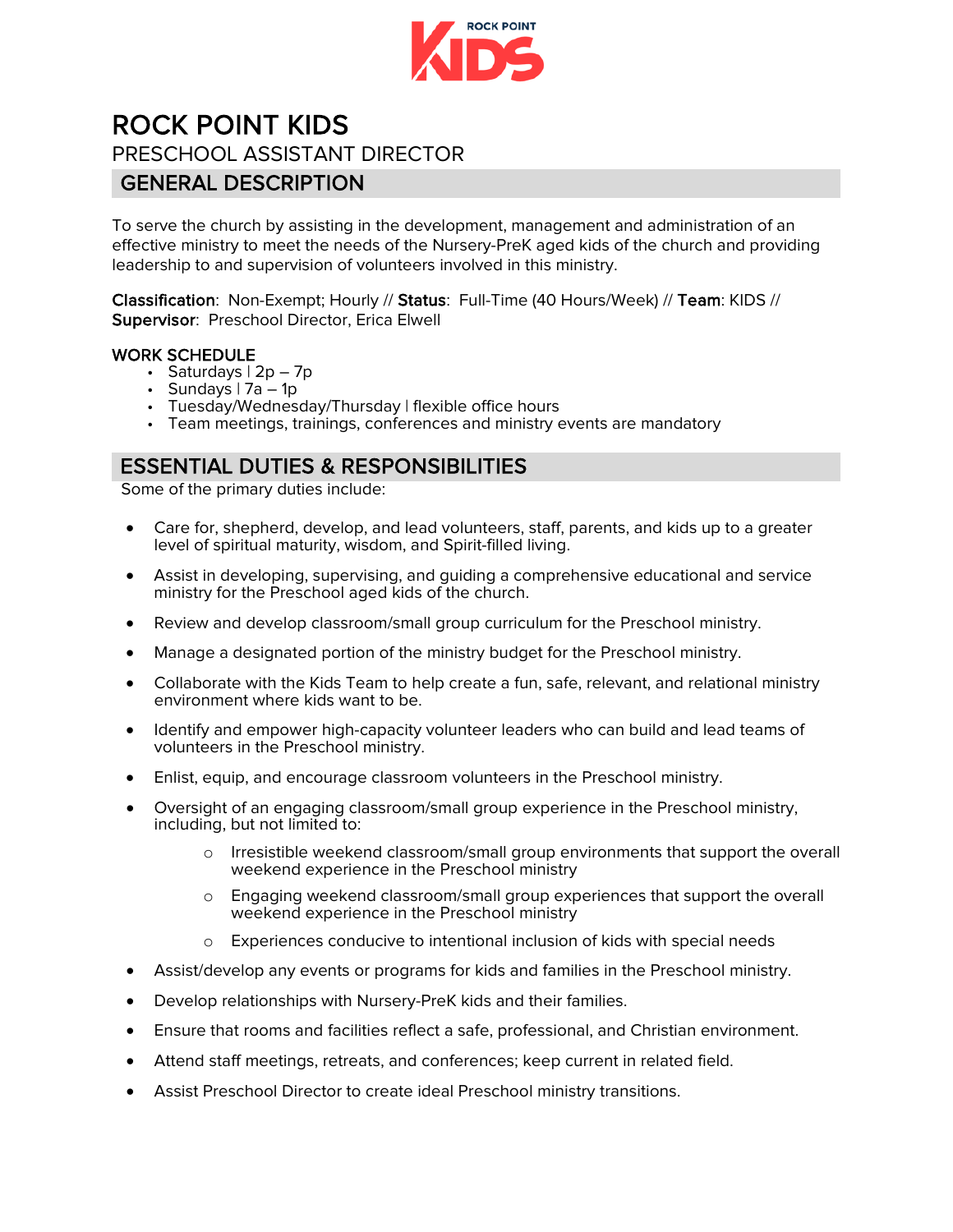

- Partner with the Kids Pastor and Preschool Director to lead families through regular Parent- Child Dedications.
- Partner with the Kids Pastor, Safety and Security Director, and the rest of the Kids Team to ensure the implementation and regular practice of all health, safety, security, and emergency protocols and procedures.

### **COMPETENCIES**

To perform the job successfully, individual should demonstrate the following:

- **Problem Solving | identifies and resolves problems in a timely manner; gathers and** analyzes information skillfully; develops alternative solutions; works well in group problem solving situations; uses reason even when dealing with emotional topics.
- Interpersonal Skills | Focuses on solving conflict, not blaming; maintains confidentiality; listens to others without interrupting; keeps emotions under control; remains open to others' ideas and tries new things.
- Teamwork | Balances team and individual responsibilities; exhibits objectively and openness to others' views; gives and welcomes feedback; contributes to building a positive team spirit; puts success of team above own interests; able to build morale and group commitments to goals and objectives; supports everyone's efforts to succeed.
- Judgment | Displays willingness to make decisions; exhibits sound and accurate judgment; supports and explains reasoning for decisions; includes appropriate people in decision- making process; makes timely decisions.
- Quality | Demonstrates accuracy and thoroughness; looks for ways to improve and promote quality; applies feedback to improve performance; monitors own work to ensure quality.

### REQUIRED CRITICAL SKILLS, TRAINING and EDUCATION

- High school diploma or GED.
- Previous experience working/serving in Kids Ministries in a large church (min. 2,000).
- Proficient with computers, including Internet, Email, Microsoft Office.
- Agrees and aligns with the vision, values, and doctrinal *Statement of Beliefs* of Rock Point Church. [\(http://rockpointchurch.com/statement-of-beliefs/\)](http://rockpointchurch.com/statement-of-beliefs/)

#### PREFERRED SKILLS, TRAINING and EDUCATION

- A bachelor's degree in related field; or equivalent combination of education and experience.
- 3+ years of experience leading in a Kids Ministry in a church of at least 3,000 people.
- Working knowledge of ProPresenter, PCO, and/or Church Community Builder.

#### PHYSICAL REQUIREMENTS

• While performing the duties of this job, the employee is regularly required to stand and walk and will occasionally be required to do some light lifting (up to 20 pounds).